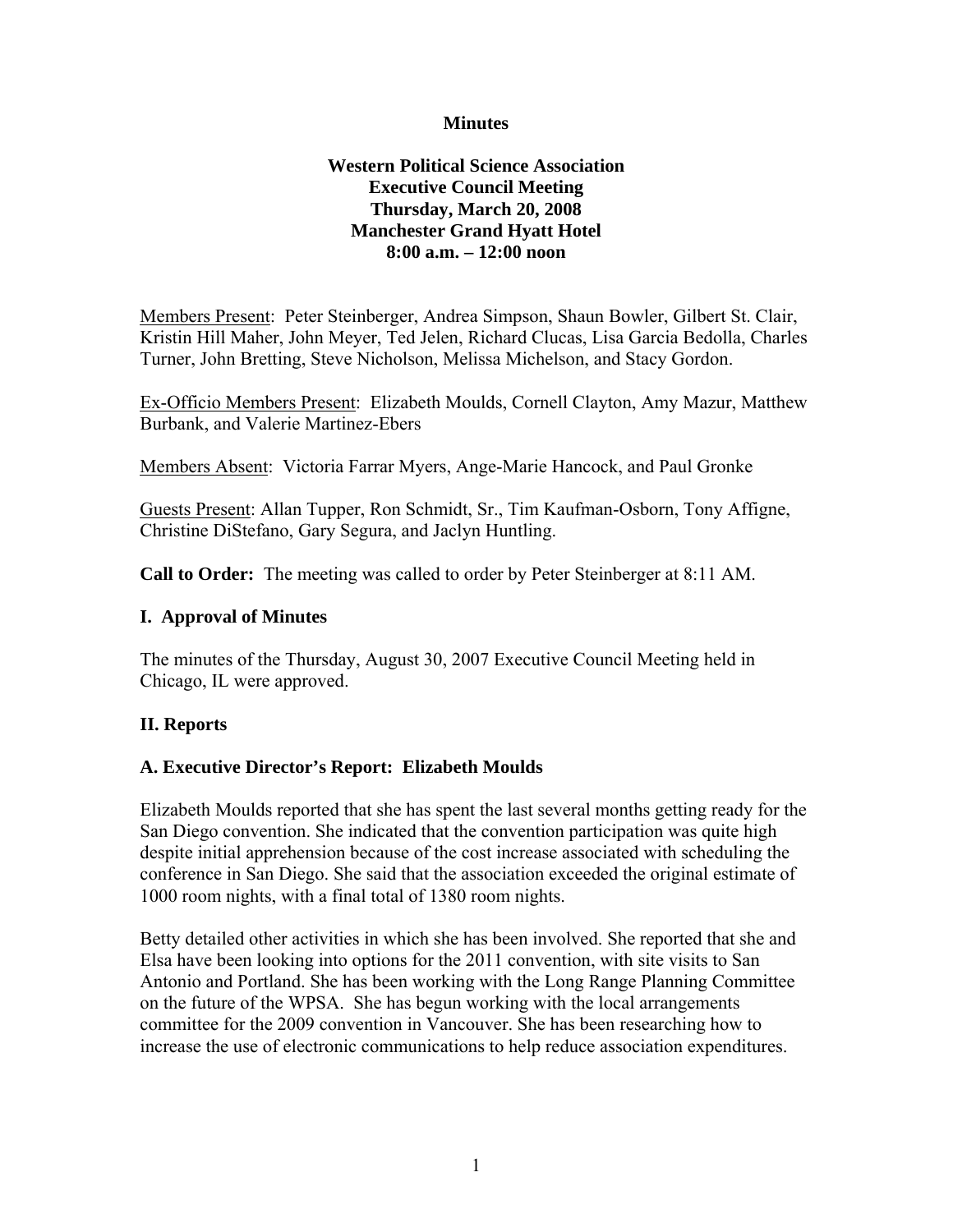Betty also reported that she will be serving as the Executive Director for one more year, stepping down in September 2009.

# **B. Program Chair's Report: Andrea Simpson**

Andrea Simpson reported that participation at the convention was strong. As of March 13, 850 people had pre-registered for the conference. In total, she said there were 1034 participants, 216 panels, and 746 papers. Andrea credited the hard work of the section chairs for making the program a success.

## **C. Local Arrangements, San Diego: Noelle Norton and Barbara Morris**

Noelle Norton welcomed the Executive Council to San Diego.

# **D. Local Arrangements, Vancouver: Allan Tupper**

Allan Tupper, Chair of the Political Science Department at the University of British Columbia, reported that he has begun working on next year's conference. The conference will be held in Vancouver March 18 – 20, 2009. He provided a brief overview of the political climate in Vancouver, which he described as being very welcoming to visitors.

Betty Moulds warned that the members of the association will need passports to attend the conference. She said that the members should look into their passport situation as early as possible to ensure their passports are current.

The 2009 conference will be held at the Hyatt Regency Vancouver, located in the heart of downtown Vancouver.

## **E. Nominating Committee Report: Barbara Norrander**

Ronald Schmidt gave the Nominating Committee report for Barbara Norrander. Ron reported that the committee has put forth a full slate of nominees. The nominations are as follows:

Vice President and Program Chair, 2009-2010 Christine DiStefano, University of Washington Executive Council 2009 – 2012 Region A Susan Baer, San Diego State University Kim Geron, California State University, Eastbay Region B Arturo Vega, St. Mary's University, Texas Region C Julie Novkov, University at Albany, SUNY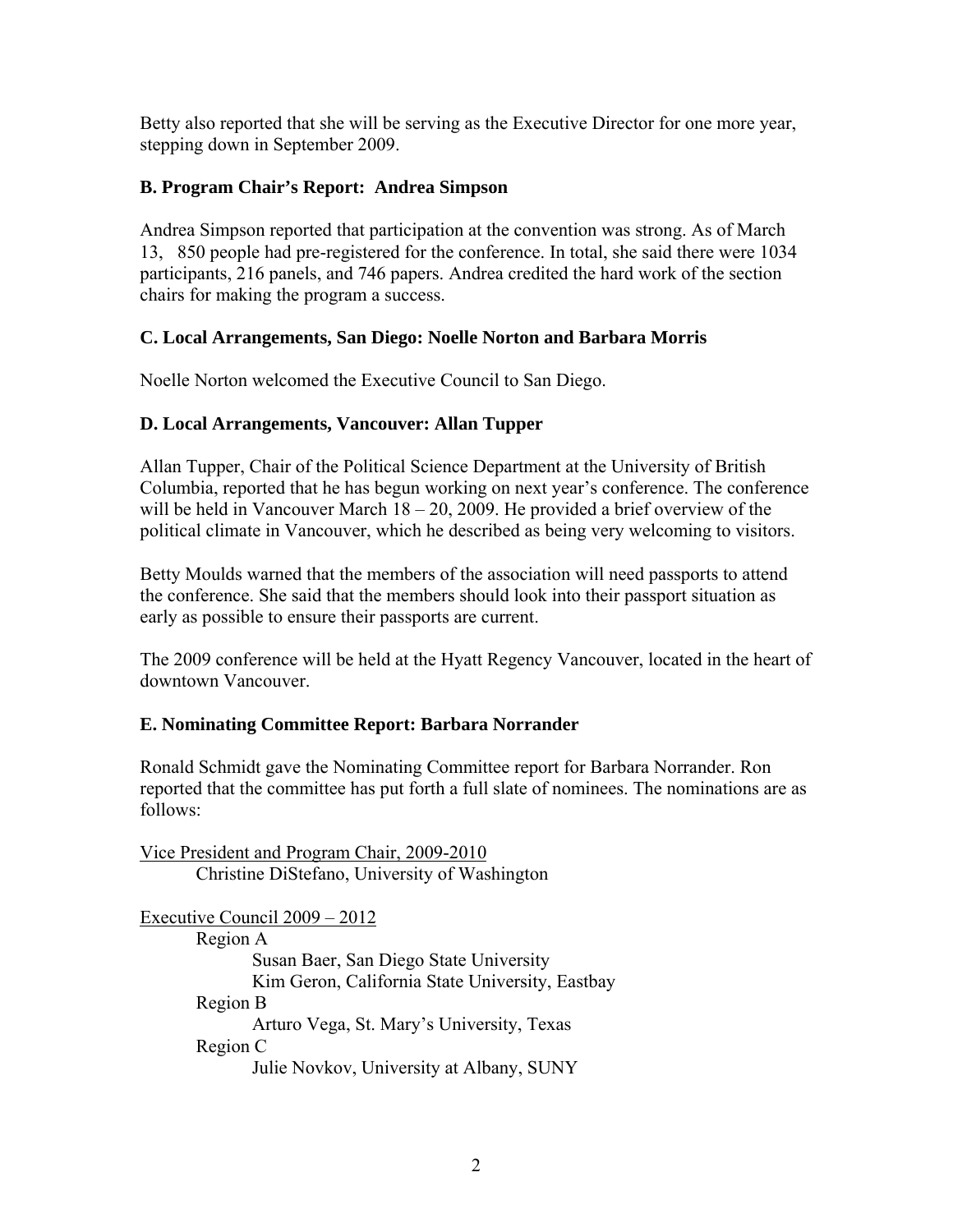#### **F. Financial Report: Gil St. Clair**

Gil St. Clair reported that the association had income of \$92,691.62 last year, expenses of \$83,875.29, and a net profit of \$816.33.

#### **G.** *PRQ* **Report: Cornell Clayton and Amy Mazur**

Cornell Clayton reported that he and Amy are now at the end of their second year of their editorship, halfway through their tenure. He also announced that this is the 60th anniversary of the journal. He described aspects of the journal's special anniversary edition.

Cornell reported that he and Amy had three goals when they became editors of *PRQ*:

- introduce an on-line review system;
- expedite the review process, and
- build the reputation of the journal.

He reported that they have made steps in all of these directions. Among other accomplishments, he reported that the journal has begun using "Online First" through Sage to handle manuscript review; the journal has seen a large increase in the number of reviewers; and the journal has seen a decline in the length of time for the review process. Cornell also reported that the number of submissions to the journal has grown and that there has been a decline in the percentage of papers accepted for publication since he and Amy took over as editors. Because of these trends, he expects to see an improvement in the journal's impact ranking.

Jaclyn Huntling, the Publishing Editor of *PRQ* for Sage, reported that Sage is very happy with the first year overseeing the journal. She reported that subscriptions were up to almost 900 for members and 1,876 for institutions. She reported that the journal has gained increased international exposure and that she also is expecting its impact to rise.

#### **H. Membership Report: Elizabeth Moulds**

Betty Moulds reported that the membership report will now be given at the August meeting of the Executive Council and will capture membership from June to June. She said that the change will produce a more accurate account of membership.

#### **I. Committee Reports**

#### **Long Range Planning: Shaun Bowler**

Shaun Bowler reported that there are two problems confronting the WPSA: rising costs and uncertain revenue. He reported that some type of arrangements needs to be worked out with the University of Utah over *PRQ* to address these problems.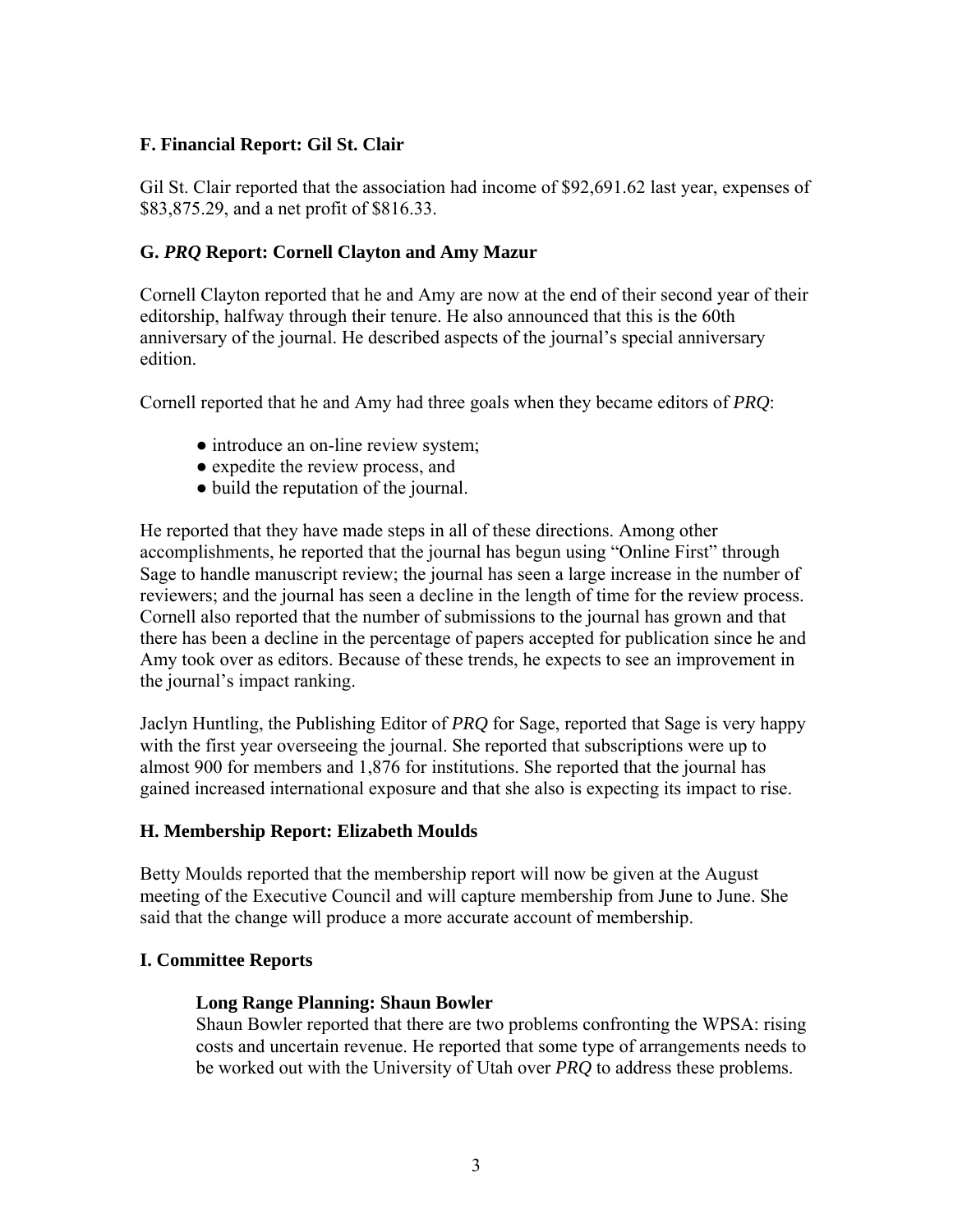The members of the Executive Council discussed whether the association should work out an extension of the Memorandum of Understanding (MOU) with the University of Utah, which owns the rights to *PRQ*, or whether the association should develop a new journal. The Council also discussed the potential of purchasing the *PRQ* from the university and whether to begin publishing a second, more specialized, journal.

The Council voted to authorize the Long Range Planning Committee to pursue an agreement with the University of Utah by June 1 and report back as to whatever options that it was able to negotiate.

The Council also voted to raise membership by \$10 for regular members to help improve the association's financial situation.

## **III. Old Business**

#### **A. Convention Site for 2011: Moulds**

Betty Moulds reported that she and Elsa have examined hotels in San Antonio and Portland, and that the Executive Council needed to decide where it wants to go in 2011 and 2012. She said there are two questions the Council needed to address for the 2011 convention. The first question was whether the Council wanted to hold the conference in San Antonio during Easter week, which is the only time she could get a room rate below \$200 a night. The second question was which hotel to use for the convention.

The Council discussed the benefits and drawbacks of holding the conference in San Antonio and of the two potential conference hotels (the Grand Hyatt and the Hyatt Regency). The council approved a motion to hold the conference in San Antonio during the Easter week. It then approved a motion authorizing Betty Moulds to pursue signing a contract with the Grand Hyatt if a final walk through of the facilities finds that the hotel will meet the association's needs. The Hyatt Regency would be second choice.

The Council voted to hold the 2012 conference in Portland, Oregon. The Council considered the benefits and drawbacks of the two potential conference hotels in Portland (the downtown Hilton or the waterfront Marriott). The Council approved a motion to hold the conference at the Marriott at the earliest of three proposed dates (March 20-25).

## **B. Policy Change re Publication of Award Papers: Mazur and Clayton**

Amy Mazur reported that many association members are confused by the guidelines on how the PRQ should handle the papers that have won WPSA conference awards. She put forward a proposed change in the WPSA bylaws on how the journal will handle these papers. Under the proposed new rules, award-winning papers will receive an expedited review and the promise of at least one opportunity to revise and resubmit. However, the papers will not be "guaranteed" automatic acceptance. The proposed change in the policy was approved by the Executive Council.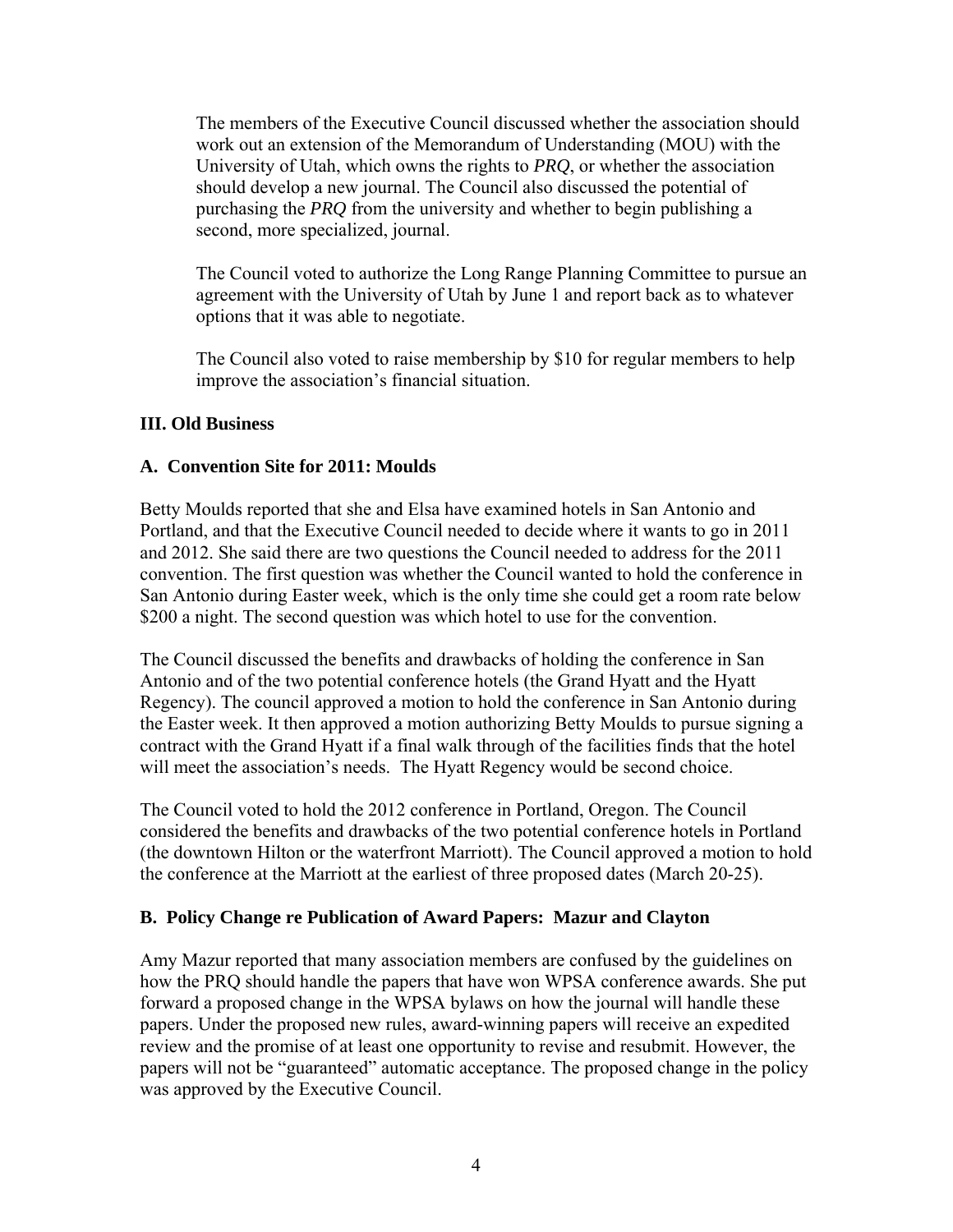#### **IV. New Business**

#### **A. Budget: Gil St. Clair**

Gil St. Clair put forward a proposed budget for the 2008-2009 Fiscal Year. Two amendments were offered during debate. The first amendment was to raise the amount authorized for the President's Discretionary Fund from \$300 to \$5000 to help cover costs associated with the work of the Long Range Planning Committee and with the Executive Director search. The second amendment was to increase the amount of money earmarked for Wednesday Workshops from \$750 to \$1500. Both amendments were approved. The Council then approved the amended budget proposal.

## **B. Executive Director's One Year Contract Renewal: Steinberger**

Peter Steinberger reported that the Council needed to renew Elizabeth Mould's contract to keep her onboard for the next year. The council approved the motion renewing her contract, September 1, 2008 – September 1, 2009.

#### **C. Associate Director's Job Description: Moulds**

Elizabeth Moulds put forward a proposed job description for the WPSA Associate Director. The Council voted to approve the job description.

## **D. Succession Plan: Steinberger**

Peter Steinberger brought forward four issues for the council to consider in addressing the upcoming search and appointment of a new Executive Director:

- 1) Approval of Executive Director job description and job announcement
- 2) Approval of timeline
- 3) Appointment of Search Committee

The Council discussed the advertisement to be used in searching for the Executive Director. A motion to amend the wording of the ad so that it states that "Different candidates can apply" was adopted.

The Council then considered the wording of the Executive Director's job description. The council voted to approve the job description.

The Council approved the following time line: The job announcement will be distributed to members of the association and others in May; the deadline for applying is June 1; the final candidates will be brought to the APSA meeting in August if possible.

The Succession Planning Committee was reappointed as the Search Committee.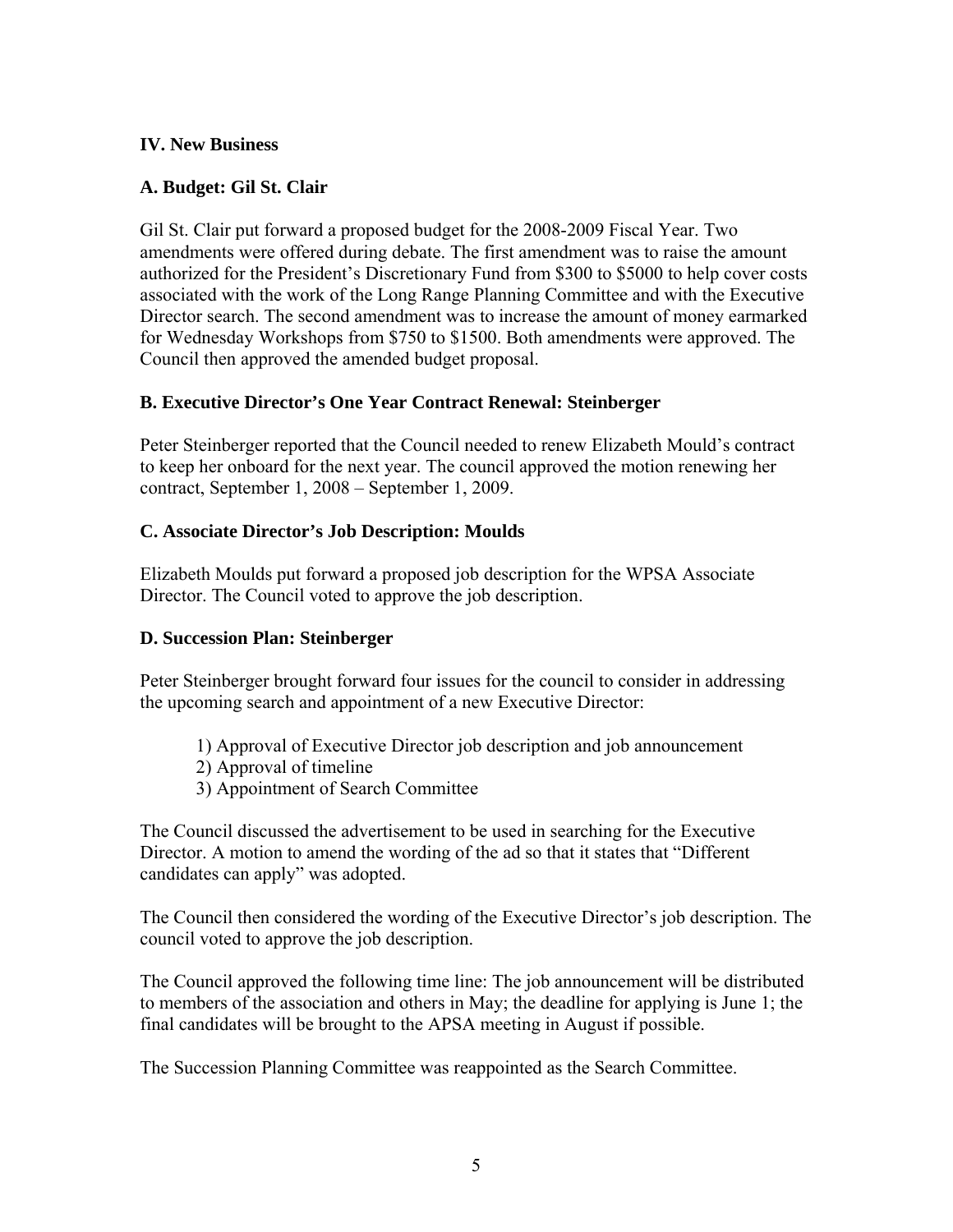# **E. Six Issues for PRQ? Clayton/Mazur**

Amy Mazur reported that Sage Publications had asked if the association would be interested in changing the number of times PRQ is published from 4 to 6 a year. The consensus of the journal's advisory board was that such a change would lower the quality and identity of the Journal. The Council voted to maintain the Journal's quarterly publication schedule.

# **F. Dues increase as recommended by Long Range Planning Committee. Bowler**

(The Council approved the \$10 dues increase for regular members earlier in the meeting. Student and retired membership dues will remain the same.)

# **G. WPSA and Journals in the Future. Bowler**

(The Council considered this topic during the Committee Reports.)

## **H. APSA's Council Group on Civil Liberties and Transportation. Re TSA and Vancouver. Tim Kaufman-Osborn and Tony Affigne**

Tim Kaufman-Osborn explained the task of the APSA's Council Group on Civil Liberties and Transportation. The group is examining different issues related to border crossing that may arise when the APSA holds its national conference in 2009 in Toronto, Canada.

Tony Affigne reported that the APSA Council Group would like to use the WPSA meeting in Vancouver as a dry run to determine potential problems that may occur in holding a conference in Canada. Tony was appearing before the WPSA Executive Council to ask the council if the APSA Council Group can issue information to the members of the WPSA prior to the WPSA meeting in Vancouver and then to canvas members following the meeting to assess issues related to border crossing. The Executive Council voted to approve Tony's request and to work with the APSA's Council Group. Elsa Favila will serve as liaison to the group.

## **I. Other: Statement on Tolerance**

The Executive Council discussed how it should respond to reports that the owner of Manchester Hyatt had contributed \$125,000 donation to an initiative that would ban same-sex marriages in California. Elizabeth Moulds reported on her discussions with the WPSA lawyer on the association's legal options. She also reported on her discussion with Manchester Hyatt staff about how the hotel will treat of association members.

Peter Steinberger offered a resolution reaffirming the association's commitment to mutual respect and toleration, and condemning efforts to discriminate. John Meyer offered a revised resolution that read: